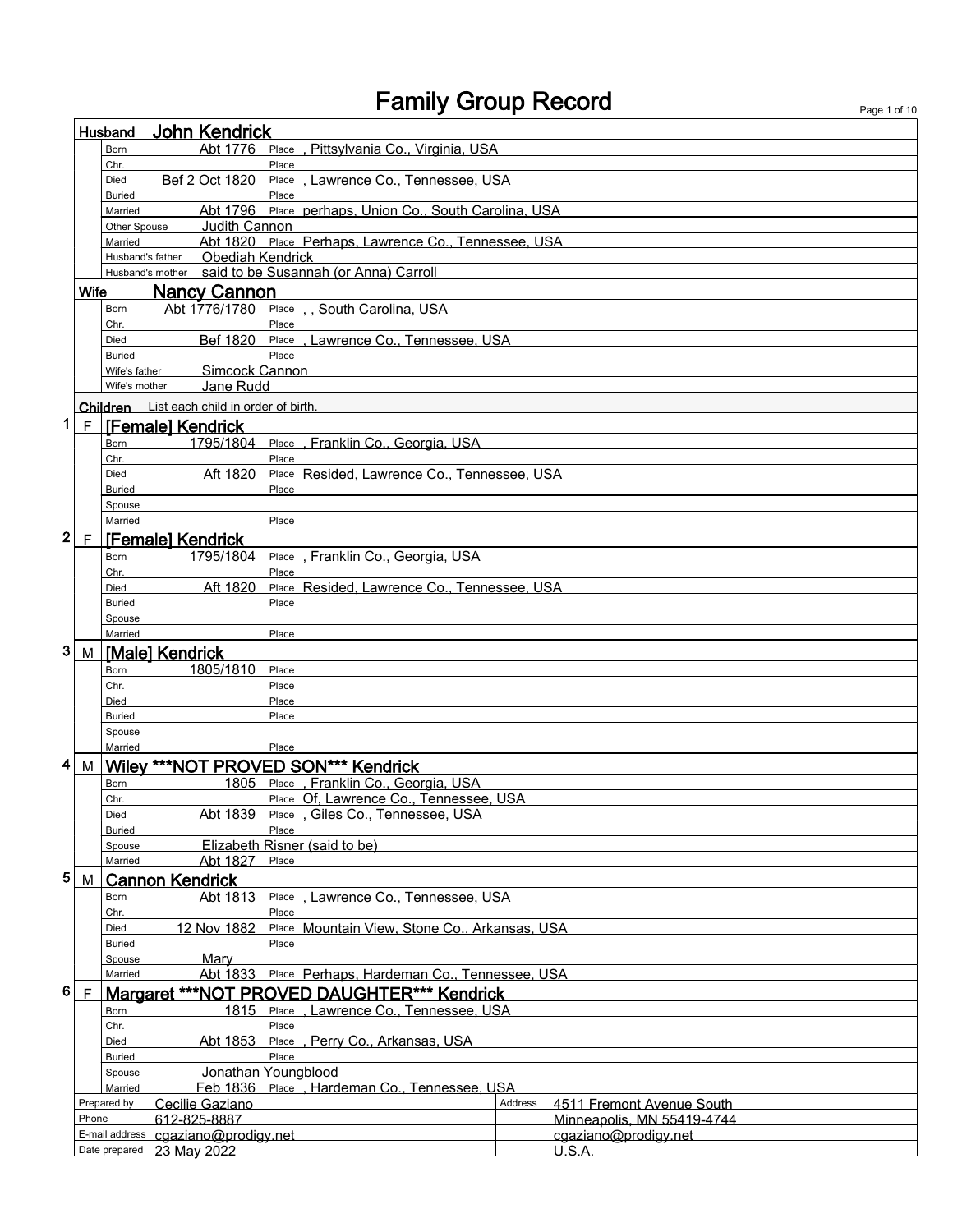|                                                                                                              |                                                                                                                                                                                                                                        |                                                               |                                                                   | <b>Fallilly Group Record</b>                | Page 2 of 10                                                                                                              |  |  |  |
|--------------------------------------------------------------------------------------------------------------|----------------------------------------------------------------------------------------------------------------------------------------------------------------------------------------------------------------------------------------|---------------------------------------------------------------|-------------------------------------------------------------------|---------------------------------------------|---------------------------------------------------------------------------------------------------------------------------|--|--|--|
|                                                                                                              |                                                                                                                                                                                                                                        | John Kendrick<br>Husband                                      |                                                                   |                                             |                                                                                                                           |  |  |  |
|                                                                                                              | <b>Nancy Cannon</b><br>Wife                                                                                                                                                                                                            |                                                               |                                                                   |                                             |                                                                                                                           |  |  |  |
|                                                                                                              |                                                                                                                                                                                                                                        | List each child in order of birth.<br>Children                |                                                                   |                                             |                                                                                                                           |  |  |  |
| 7                                                                                                            | $\mathsf F$                                                                                                                                                                                                                            | [Female] Kendrick                                             |                                                                   |                                             |                                                                                                                           |  |  |  |
|                                                                                                              |                                                                                                                                                                                                                                        | 1811/1820<br>Born                                             | ,, Georgia or Tennessee, USA<br>Place                             |                                             |                                                                                                                           |  |  |  |
|                                                                                                              |                                                                                                                                                                                                                                        | Chr.                                                          | Place                                                             |                                             |                                                                                                                           |  |  |  |
|                                                                                                              |                                                                                                                                                                                                                                        | Aft 1820<br>Died                                              |                                                                   | Place Resided, Lawrence Co., Tennessee, USA |                                                                                                                           |  |  |  |
|                                                                                                              |                                                                                                                                                                                                                                        | <b>Buried</b>                                                 | Place                                                             |                                             |                                                                                                                           |  |  |  |
|                                                                                                              |                                                                                                                                                                                                                                        | Spouse                                                        |                                                                   |                                             |                                                                                                                           |  |  |  |
|                                                                                                              |                                                                                                                                                                                                                                        | Married                                                       | Place                                                             |                                             |                                                                                                                           |  |  |  |
| 8                                                                                                            | $\mathsf F$                                                                                                                                                                                                                            | <b>[Female] Kendrick</b>                                      |                                                                   |                                             |                                                                                                                           |  |  |  |
|                                                                                                              |                                                                                                                                                                                                                                        | 1811/1820<br>Born<br>Chr.                                     | Place<br>Place                                                    | Georgia or Tennessee, USA                   |                                                                                                                           |  |  |  |
|                                                                                                              |                                                                                                                                                                                                                                        | Aft 1820<br>Died                                              | Place                                                             | Georgia or Tennessee, USA                   |                                                                                                                           |  |  |  |
|                                                                                                              |                                                                                                                                                                                                                                        | <b>Buried</b>                                                 | Place                                                             |                                             |                                                                                                                           |  |  |  |
|                                                                                                              |                                                                                                                                                                                                                                        | Spouse                                                        |                                                                   |                                             |                                                                                                                           |  |  |  |
|                                                                                                              |                                                                                                                                                                                                                                        | Married                                                       | Place                                                             |                                             |                                                                                                                           |  |  |  |
| 9                                                                                                            | M                                                                                                                                                                                                                                      | <b>IMalel Kendrick</b>                                        |                                                                   |                                             |                                                                                                                           |  |  |  |
|                                                                                                              |                                                                                                                                                                                                                                        | 1811/1820<br>Born                                             | Place, Georgia or Tennessee, USA                                  |                                             |                                                                                                                           |  |  |  |
|                                                                                                              |                                                                                                                                                                                                                                        | Chr.                                                          | Place                                                             |                                             |                                                                                                                           |  |  |  |
|                                                                                                              |                                                                                                                                                                                                                                        | Aft 1820<br>Died                                              |                                                                   | Place Resided, Lawrence Co., Tennessee, USA |                                                                                                                           |  |  |  |
|                                                                                                              |                                                                                                                                                                                                                                        | <b>Buried</b>                                                 | Place                                                             |                                             |                                                                                                                           |  |  |  |
|                                                                                                              |                                                                                                                                                                                                                                        | Spouse<br>Married                                             | Place                                                             |                                             |                                                                                                                           |  |  |  |
|                                                                                                              | <b>Notes</b>                                                                                                                                                                                                                           |                                                               |                                                                   |                                             |                                                                                                                           |  |  |  |
| HUSBAND - John Kendrick                                                                                      |                                                                                                                                                                                                                                        |                                                               |                                                                   |                                             |                                                                                                                           |  |  |  |
|                                                                                                              |                                                                                                                                                                                                                                        |                                                               |                                                                   |                                             |                                                                                                                           |  |  |  |
| Timeline for John Kendrick and wives Nancy Cannon and Judith Cannon[1]                                       |                                                                                                                                                                                                                                        |                                                               |                                                                   |                                             |                                                                                                                           |  |  |  |
|                                                                                                              |                                                                                                                                                                                                                                        |                                                               |                                                                   |                                             |                                                                                                                           |  |  |  |
|                                                                                                              | NOTE 1: Based on the number of DNA matches at Ancestry.com of Cannon Kendrick descendants with descendants of<br>Russell Cannon and Robert Cannon, sons of Simcock Cannon (at least 10 persons), I believe that the match is through a |                                                               |                                                                   |                                             |                                                                                                                           |  |  |  |
|                                                                                                              |                                                                                                                                                                                                                                        |                                                               |                                                                   |                                             |                                                                                                                           |  |  |  |
|                                                                                                              |                                                                                                                                                                                                                                        |                                                               |                                                                   |                                             | Cannon who married John Kendrick as his first wife. She is likely to have been a daughter of Simcock Cannon.              |  |  |  |
|                                                                                                              |                                                                                                                                                                                                                                        |                                                               | Simcock's sons were associated with this general Kendrick family. |                                             |                                                                                                                           |  |  |  |
|                                                                                                              |                                                                                                                                                                                                                                        |                                                               |                                                                   |                                             |                                                                                                                           |  |  |  |
|                                                                                                              |                                                                                                                                                                                                                                        |                                                               |                                                                   |                                             | NOTE 2: Judith, daughter of Russell Cannon, was born about 1801/1810, according to the 1830 federal census of             |  |  |  |
|                                                                                                              |                                                                                                                                                                                                                                        |                                                               |                                                                   |                                             | Lawrence County, Tennessee, for her as the widow of John Kendrick. Because she appears to have been the mother of         |  |  |  |
|                                                                                                              |                                                                                                                                                                                                                                        |                                                               |                                                                   |                                             | the three males born about 1821/1825, her birth date is estimated as 1801. Judith Cannon was identified in Russell's will |  |  |  |
|                                                                                                              |                                                                                                                                                                                                                                        |                                                               |                                                                   |                                             | as having married a Kendrick. John Kendrick's administration papers give her name as Judith Kendrick.                     |  |  |  |
|                                                                                                              |                                                                                                                                                                                                                                        |                                                               |                                                                   |                                             |                                                                                                                           |  |  |  |
|                                                                                                              |                                                                                                                                                                                                                                        | Abt 1776                                                      |                                                                   |                                             | Pittsylvania Co., Virginia. John Kendrick was probably born here. Parents believed to be                                  |  |  |  |
|                                                                                                              |                                                                                                                                                                                                                                        |                                                               | Obediah Kendrick and Susannah or Anna (perhaps Carroll).          |                                             |                                                                                                                           |  |  |  |
|                                                                                                              |                                                                                                                                                                                                                                        |                                                               |                                                                   |                                             |                                                                                                                           |  |  |  |
| 1776/1780<br>Probably Union District, South Carolina. Nancy Cannon was born to Simcock Cannon and Jane Rudd. |                                                                                                                                                                                                                                        |                                                               |                                                                   |                                             |                                                                                                                           |  |  |  |
|                                                                                                              |                                                                                                                                                                                                                                        |                                                               |                                                                   |                                             |                                                                                                                           |  |  |  |
|                                                                                                              |                                                                                                                                                                                                                                        | 1790<br>Union Co., South Carolina.<br>Obediah Kendrick, p. 48 |                                                                   |                                             |                                                                                                                           |  |  |  |
|                                                                                                              |                                                                                                                                                                                                                                        | 1 m over 16                                                   | Obediah<br>1774/older                                             | 4 females                                   | Susannah (wife), Juda, Susan, Sarah                                                                                       |  |  |  |

| <u>III UVCI IU</u> | 1714/00G  | <b>ODCUIAII</b> | <del>4</del> IGHRIGS | Ousannan (wile), Juua, Ousan, Oaran                                                       |
|--------------------|-----------|-----------------|----------------------|-------------------------------------------------------------------------------------------|
| 1 m under 16       | 1775/1790 | John            | 0 slaves             |                                                                                           |
| 1 m under 16       | 1775/1790 | Jesse           |                      |                                                                                           |
| 1 m under 16       | 1775/1790 | James M.        |                      |                                                                                           |
|                    |           |                 |                      |                                                                                           |
| Abt 1796           |           |                 |                      | Perhaps Union District, South Carolina. John Kendrick and Nancy Cannon were married.      |
|                    |           |                 |                      |                                                                                           |
| 6 Feb 1796         |           |                 |                      | Union Co., SC. Robert Chapman to Obadiah Kendrick tract on Reedy branch south waters      |
|                    |           |                 |                      | of Pacolate River granted in 1787. Wit: John Sisson, Austin Kindrick John Kindrick.       |
|                    |           |                 |                      |                                                                                           |
| 16 May 1796        |           |                 |                      | Union Co., South Carolina. Alexander Kindrick of Union County to John Kindrick lot in     |
|                    |           |                 |                      | the village of Pinckney courthouse wit: Willis Walker, Turner Kindrick and Jane Kindrick. |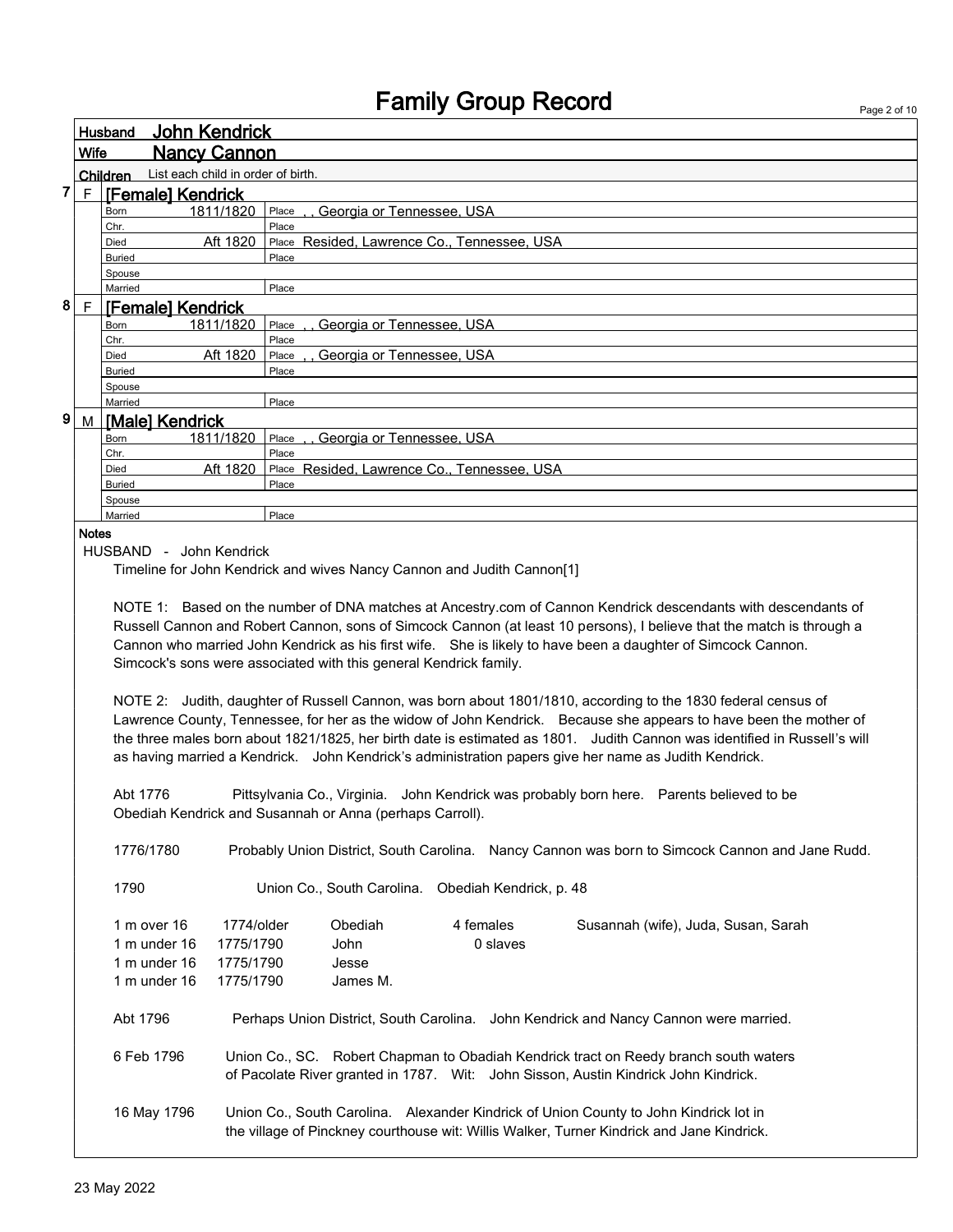Page 3 of 10

| <b>Husband</b> | John Kendrick                      |                                                                                                                                                                                                                                                                                                                                                                                                                                                                                                                                                                                                                                                                                        |
|----------------|------------------------------------|----------------------------------------------------------------------------------------------------------------------------------------------------------------------------------------------------------------------------------------------------------------------------------------------------------------------------------------------------------------------------------------------------------------------------------------------------------------------------------------------------------------------------------------------------------------------------------------------------------------------------------------------------------------------------------------|
| <b>Wife</b>    | <b>Nancy Cannon</b>                |                                                                                                                                                                                                                                                                                                                                                                                                                                                                                                                                                                                                                                                                                        |
| <b>Notes</b>   |                                    |                                                                                                                                                                                                                                                                                                                                                                                                                                                                                                                                                                                                                                                                                        |
|                | HUSBAND - John Kendrick            | (Continued)                                                                                                                                                                                                                                                                                                                                                                                                                                                                                                                                                                                                                                                                            |
| Abt 1800       |                                    | Pendleton District, South Carolina. Judith Cannon was born to Russell Cannon and Jane Campbell.                                                                                                                                                                                                                                                                                                                                                                                                                                                                                                                                                                                        |
| 1800/1801      | females in the household under 10. | Greenville District, South Carolina. Federal Census, p. 248/177: Russel Cannon. Judith was one of two                                                                                                                                                                                                                                                                                                                                                                                                                                                                                                                                                                                  |
|                | 04 Nov 1801                        | Franklin Co., Georgia. John Landers of Franklin County to Obadiah Kendrick of aforesaid<br>In consideration of \$100 conveys 250 acres in Franklin County on Hudson River granted to John<br>Rackley 14 October 1801 by his exc. David Emanuel adjoins land laid out to Landers and<br>Banks signed John Landers wit: John Kendrick, Nancy Kendrick Sworn to by John<br>Kendrick before D. Montgomery J.P. 6 Feb 1806, recorded 27 Feb 1806.[2]                                                                                                                                                                                                                                        |
| 1802           | Kindrich, p. 5. From Ancestry.com. | Franklin Co., Georgia. Tax list: O. Kindrick, p. 6. Obadiah Kindrick, p. 7. Austin Kendrick, p. 7. John<br>Kendrick, pp. 7 and 8. [This may mean there were two men of that name listed.] Also, ambiguous reference: & Mathews                                                                                                                                                                                                                                                                                                                                                                                                                                                         |
| 1802<br>River. |                                    | Franklin Co., Georgia. #161 Austin Kindrick, 100 acres bounded by D. Grear, Jno. Johnston, on Hudson                                                                                                                                                                                                                                                                                                                                                                                                                                                                                                                                                                                   |
| Georgia.       |                                    | #162 Obadiah Kendrick; 2 negroes; 187 1/2 acres bounded by D. Grear, Jno. Johnston, on Hudson River; 250 acres<br>bounded by Jno. Landers, sd Kindrick on Hudson River; 119 1/2 acres bounded by Jno. Landers, Benj. Cooper on<br>Hudson River.[3] #163 Parmer [sic] Kindrick; poll tax. #164 John Kendrick; poll tax _1805<br>Franklin Co.,                                                                                                                                                                                                                                                                                                                                           |
|                |                                    | Palmer Kindrick, p. 158 page _ Capt. Henry's Dist. Obad. Kindrick; 2 negroes, 300 acres bounded by Landers &<br>Greer, Jno. Johnston on Hutson [sic] River. p. 158, page 14_Austin Kindrick; 100 acres, David Grer [sic], Jno. Johnston<br>on Hutson River. _John Kindrick; 100 acres, J Landers, Ob'd Kindricks on Hutson River. p. 159                                                                                                                                                                                                                                                                                                                                               |
|                | 07 Feb 1806                        | Franklin Co., Georgia. Abel Kendrick of Franklin County to Cornelius Cooper, Benjamin Cooper and<br>Mathew Allen all of the same. In consideration of \$1000, conveys 198 1/2 acres in Franklin County on Hudson River<br>including a place called the Silver Shoal adjoining John Kendrick, William Denman, and land laid out for Ralph Banks and<br>Andrew Cornelius being part of land granted to John Landers by David Emanuel, president of the Senate of Georgia on<br>14 October 1801 and afterwards all included in a survey made of Obadiah Kendrick.  WIT: John Collins and James<br>Denman sworn to by Collins before James Terrell J.P. 11 Feb 1806. Recorded 13 Feb 1806. |
| 1808           |                                    | Franklin Co., Georgia. Ann Kendrick was on the tax list, p. 42<br>John Kendrick, p. 42.<br>Wistin [Austin?] Kindrick, p. 46. Palmar Kindrick, p. 45.                                                                                                                                                                                                                                                                                                                                                                                                                                                                                                                                   |
|                | 26 July 1809                       | Franklin Co., Georgia. John Kendrick of Jackson County Georgia to James Butler Jr. of Franklin County<br>\$330 conveyed 110 acres on Hudson River adjoins Benjamin Cooper, Austin Kendrick, George Keeton. Wit: Austin<br>Kendrick, John Parrish. Sworn to by Parrish before Jno. Collins, J.P. Deed dated recorded 30 October 1810.[4] In 1800-<br>1810 Jackson Co., Georgia, and Franklin Co. Georgia, adjoined.                                                                                                                                                                                                                                                                     |
| 1809<br>Name   |                                    | Jackson County, Georgia, Property Tax Digests<br><b>District</b>                                                                                                                                                                                                                                                                                                                                                                                                                                                                                                                                                                                                                       |
|                | Abel Kendrick                      | Captain Stephen Reed                                                                                                                                                                                                                                                                                                                                                                                                                                                                                                                                                                                                                                                                   |
|                | Abel Kendrick                      | Captain Stephen Reed                                                                                                                                                                                                                                                                                                                                                                                                                                                                                                                                                                                                                                                                   |
|                | John Kendrick                      | Captain Stephen Reed                                                                                                                                                                                                                                                                                                                                                                                                                                                                                                                                                                                                                                                                   |
|                | William Kendrick                   | Captain Stephen Reed                                                                                                                                                                                                                                                                                                                                                                                                                                                                                                                                                                                                                                                                   |
|                | John Kindrick                      | Captain William Murdock                                                                                                                                                                                                                                                                                                                                                                                                                                                                                                                                                                                                                                                                |
| 1810           |                                    | Pendleton District, South Carolina. Federal Census, p. 145A: Russel Cannon.<br>Judith was<br>one of two females in the household aged 10 to 15.                                                                                                                                                                                                                                                                                                                                                                                                                                                                                                                                        |
|                |                                    |                                                                                                                                                                                                                                                                                                                                                                                                                                                                                                                                                                                                                                                                                        |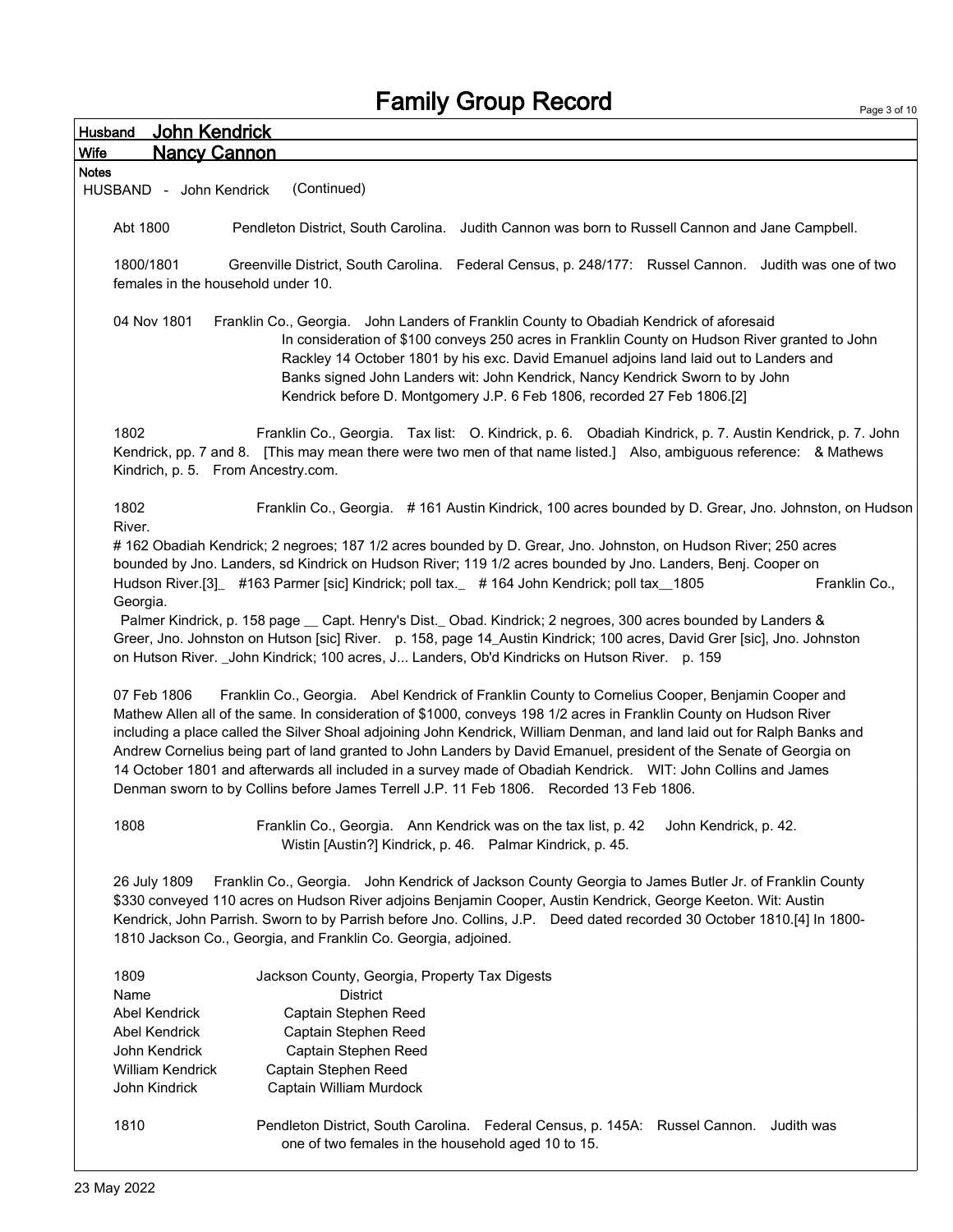| Husband      | John Kendrick                                                                                                                                                                                                                                                                                                                                                                                                                                                                     |
|--------------|-----------------------------------------------------------------------------------------------------------------------------------------------------------------------------------------------------------------------------------------------------------------------------------------------------------------------------------------------------------------------------------------------------------------------------------------------------------------------------------|
| <b>Wife</b>  | <b>Nancy Cannon</b>                                                                                                                                                                                                                                                                                                                                                                                                                                                               |
| <b>Notes</b> |                                                                                                                                                                                                                                                                                                                                                                                                                                                                                   |
|              | (Continued)<br>HUSBAND - John Kendrick                                                                                                                                                                                                                                                                                                                                                                                                                                            |
| Bef 1820     | Lawrence Co., Tennessee. Nancy (Cannon) Kendrick, wife of John Kendrick, died.                                                                                                                                                                                                                                                                                                                                                                                                    |
| Abt 1820     | Unknown location. John Kendrick married Judith Cannon. Judith was not in Russell                                                                                                                                                                                                                                                                                                                                                                                                  |
|              | Cannon's household in the 1820 Federal Census, so it appears that she may have married before<br>then. Her sister, Harriet, who was about the same age, possibly her twin, married about 1801.                                                                                                                                                                                                                                                                                    |
|              | 1820 Lawrence Co., Tennessee. Federal Census for Mr. Obediah Kendrick, 1 male and 1 female 45 years old or older<br>(born 1775 or earler). Slaves: m: 3 < 14; 1 26-45; f: 1 < 14; 1 26-45, p.191.[5]                                                                                                                                                                                                                                                                              |
|              | Lawrence Co., Tennessee. Census, Mr. John Kendrick, p. 191.[6] Next door to Obediah.                                                                                                                                                                                                                                                                                                                                                                                              |
| 1 m 26-44    | 1776/1794<br>John                                                                                                                                                                                                                                                                                                                                                                                                                                                                 |
| 2 m 10-15    | 1805/1810<br>? Wiley, ?                                                                                                                                                                                                                                                                                                                                                                                                                                                           |
| 2 m under 10 | 1811/1820<br>Cannon Kendrick 1811, "                                                                                                                                                                                                                                                                                                                                                                                                                                              |
| 1 f 26-44    | 1776/1794<br>? Nancy ?                                                                                                                                                                                                                                                                                                                                                                                                                                                            |
| 2 f 16-25    | ? Judith ?<br>1795/1804                                                                                                                                                                                                                                                                                                                                                                                                                                                           |
| 3 f under 10 | 1811/1820<br>Margaret 1815?, ?, ?                                                                                                                                                                                                                                                                                                                                                                                                                                                 |
|              | Lawrence Co., Tennessee. Census, Mr. Austin Kendrick, p. 201                                                                                                                                                                                                                                                                                                                                                                                                                      |
| Abt 1820     | Lawrence Co., Tennessee. Son, Russell Carroll Cannon, was born. There are two other<br>males born between 1820 and 1825 in the 1830 Federal Census of Lawrence Co., TN, in the<br>household of Judith Kendrick. These are assumed to be sons of John Kendrick and Judith<br>Cannon, also, but their names are not known. It is possible they were Nancy's children.                                                                                                               |
| Abt 1820     | Lawrence Co., Tennessee. John Kendrick died.                                                                                                                                                                                                                                                                                                                                                                                                                                      |
| 02 Oct 1820  | Lawrence Co., Tennessee. Monday. Ordered that John Silers, John Ray and Joshua<br>Ashmore be appointed commissioners to take off one years provisions for the suport of Judiah<br>Kendrick, wife of John Kendrick, dec'd[7] and that they make a report to next court.                                                                                                                                                                                                            |
|              | Ordered by the court that Judah Kendrick and William Henderson be appointed administratix<br>and administrator of the estate of John Kendrick, dec'd and they gave Alexander Miller and<br>William Welch Jr.[8] securities who were bound in the sum of \$1,000 and that letters of<br>administration issued.[9] NOTE: Mary Fern Souder's (MaryFernS@aol.com <mailto:maryferns@aol.< td=""></mailto:maryferns@aol.<>                                                              |
| com>)        | extensive Kendrick research made me aware of these Lawrence Co., TN, records; she has a webpage at<br><http: www.maryfern.com=""></http:> .                                                                                                                                                                                                                                                                                                                                       |
| Jan Ct 1821  | Lawrence Co., Tennessee. Monday. The commissioners who were appointed at the last term of this court<br>for the purpose of setting apart certain property of John Kendrick, dec'd for the support of the widdow and according to an<br>act of assembly made then part in words and figures following to wit, State of Tennessee, Lawrence County agreement<br>to an order of court appointing John Ray John Sellers, Joshua Ashmore to make an allowance to Judy Kendrick wife of |

to an order of court appointing John Ray, John Sellers, Joshua Ashmore to make an allowance to Judy Kendrick wife of John Kendrick, dec'd for her maintenance for one year have allowed the said Judy Kendrick \$140, viz, 1 steer at \$10, 2 cows and calves at \$19, and 9 barrels of corn at \$1 per bbl., amounting in the whole to something 38, the balance of \$102 is the amount that we the said John Ray, John Sellers and Joshua Ashmore have made in allowance to the said Judith Kendrick. Given under our hands this 10th day of Nov. 1820 which we received and ordered to be entered of record which report was assessed by the said John Ray, John Sellers and Joshua Ashmore.

Whereas it is represented to this court that an order which was made at the last court allowing the Administrator of John Kendrick, dec'd to sell said estate was not entered of record it is therefore ordered by the court that an order as aforesaid be entered now for then.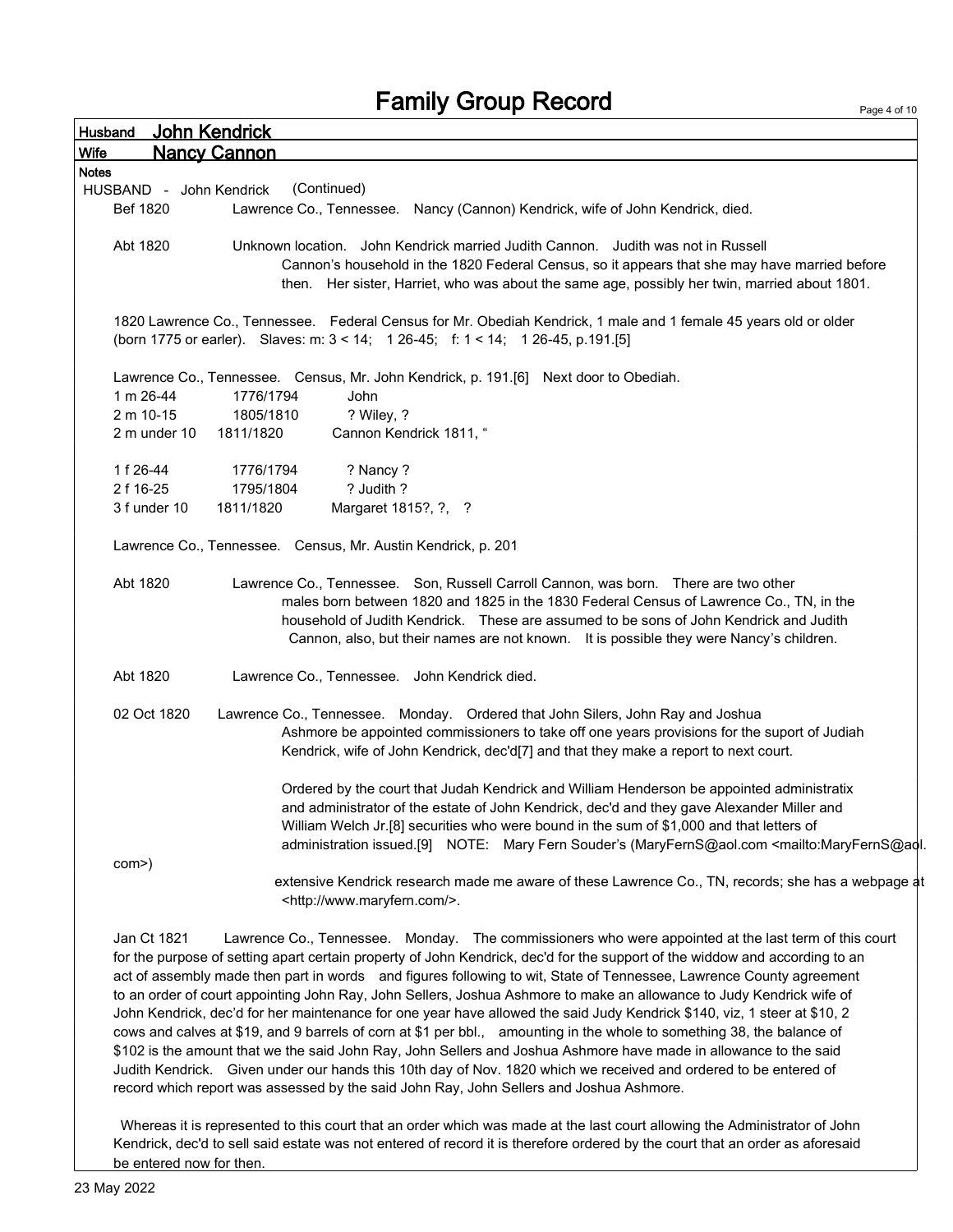| John Kendrick<br>Husband                                                                                                                                                                                                                                                                                                                                                                                                                                            |  |
|---------------------------------------------------------------------------------------------------------------------------------------------------------------------------------------------------------------------------------------------------------------------------------------------------------------------------------------------------------------------------------------------------------------------------------------------------------------------|--|
| <b>Nancy Cannon</b><br>Wife                                                                                                                                                                                                                                                                                                                                                                                                                                         |  |
| <b>Notes</b><br>(Continued)<br>HUSBAND - John Kendrick                                                                                                                                                                                                                                                                                                                                                                                                              |  |
| The Administrator of John Kendrick, dec'd. returned unto court a bill of sale of said estate, which was received and<br>ordered to be recorded accordingly.[10]                                                                                                                                                                                                                                                                                                     |  |
| 06 Oct 1823<br>Lawrence Co., Tennessee. Judith Kendrick, widow of John Kendrick, dec'd, appeared in court, as<br>executrix of his estate. Abraham Miller was excused as security, and Thomas Welch, Henry Sharp and Henry Welch<br>were appointed as securities in the room of Abraham Miller and William Welch (as per Dollar). Judith was named<br>guardian of Russell Carroll Kendrick, minor child.[11]                                                         |  |
| 27 Oct 1826<br>Lawrence Co., Tennessee. Judith Kendrick, land warrant No. 25171.[12] Judith Kendrick, assignee of the<br>heirs of James Simmeral 80 acres [out of his 795 acres] by survey of 25 Apr 1825 lying in the eighth district of Lawrence<br>County and the waters of Buffaloe in range 4 section 1 bounded byJosephus Irvin's 50 acres [description omitted<br>here]. Recorded 30 Nov 1826.                                                               |  |
| 1830<br>Lawrence Co., Tennessee. Federal Census for Carter Cannon's household, pp. 288a-b. Carter<br>Cannon was a brother of Judith (Cannon) Kendrick.                                                                                                                                                                                                                                                                                                              |  |
| 1830<br>Lawrence Co., Tennessee. Federal Census for Judith Kendrick, p. 308.<br>1821/1825<br>3 males 5-9<br>1 f 20-29<br>1801/1810<br>1 f slave 10-24                                                                                                                                                                                                                                                                                                               |  |
| Apr Ct 1831<br>Lawrence Co., Tennessee. Judith Kendrick was released from her obligation as guardian of<br>Russell Carroll Kendrick (perhaps because he was of age).[13] [Other than Russell Carroll<br>Kendrick, the identities of the nine children[14] of John Kendrick who appear on the 1820 census,<br>and the three on the 1830 census with Judith are not known. Unless many died young, few<br>Kendrick children of John Kendrick are accounted for.][15]  |  |
| Tippah Co., Mississippi. State Census: C. Kendrick [Cannon Kendrick], 3 males and 2<br>1841<br>females. (line 40) [Cannon & sons Thomas Jefferson, James Martin, wife Mary, daughter<br>Narcissa.] Next door: Judith Kendrick, 3 males and 3 females. (line 41) [16]<br>[The males appear to be the three born about 1820 in Lawrence Co., TN. The females are<br>Judith and 2 others, unknown, who may be daughters of her husband's first marriage.]              |  |
| 27 Feb 1858<br>Pickens Co., South Carolina. A notice for settlement of the estate of Russell Cannon in the<br>Pickens County, South Carolina, Keowee Courier newspaper, page 3, named Judy Kendrick as<br>one of the heirs who lived outside the state. All the others named are known to have been still<br>alive at that date. It is possible that Judy Kendrick was still alive then also. This is the last date<br>this notice ran.                             |  |
| [1] Mary Fern Souder, MaryFernS@aol.com <mailto:maryferns@aol.com>, has been very generous in sharing her<br/>extensive Kendrick research. Darren Altom, darrenaltom@yahoo.com <mailto:darrenaltom@yahoo.com>, has kindly<br/>shared his extensive Kendrick research with me, as well.<br/>[2] Deeds of Franklin County, Georgia; 1784-1826, abstracted and compiled by Martha Walters Acker, Easley, SC,</mailto:darrenaltom@yahoo.com></mailto:maryferns@aol.com> |  |
| Southern Historical Press, 1976, p. 200, Deed Book FF, p. 11.<br>[3] Franklin County, Georgia Tax Digests, Volume 1, 1798-1807, compiled & published by Martha Walters Acker, c1980,<br>p. 84.                                                                                                                                                                                                                                                                      |  |
| [4] Deeds of Franklin County, Georgia; 1784-1826, abstracted and compiled by Martha Walters Acker, Easley, SC,<br>Southern Historical Press, 1976, p. 270, Deed Book T, p. 89.                                                                                                                                                                                                                                                                                      |  |
| [5] Page 191, NARA Roll M33_123. From www.ancestry.com <http: www.ancestry.com=""></http:> .<br>[6] 1820 U S Census; Census Place: Lawrence, Tennessee; Page: 191; NARA Roll: M33_123.<br>[7] John Kendrick was the son of Obediah Kendrick.                                                                                                                                                                                                                        |  |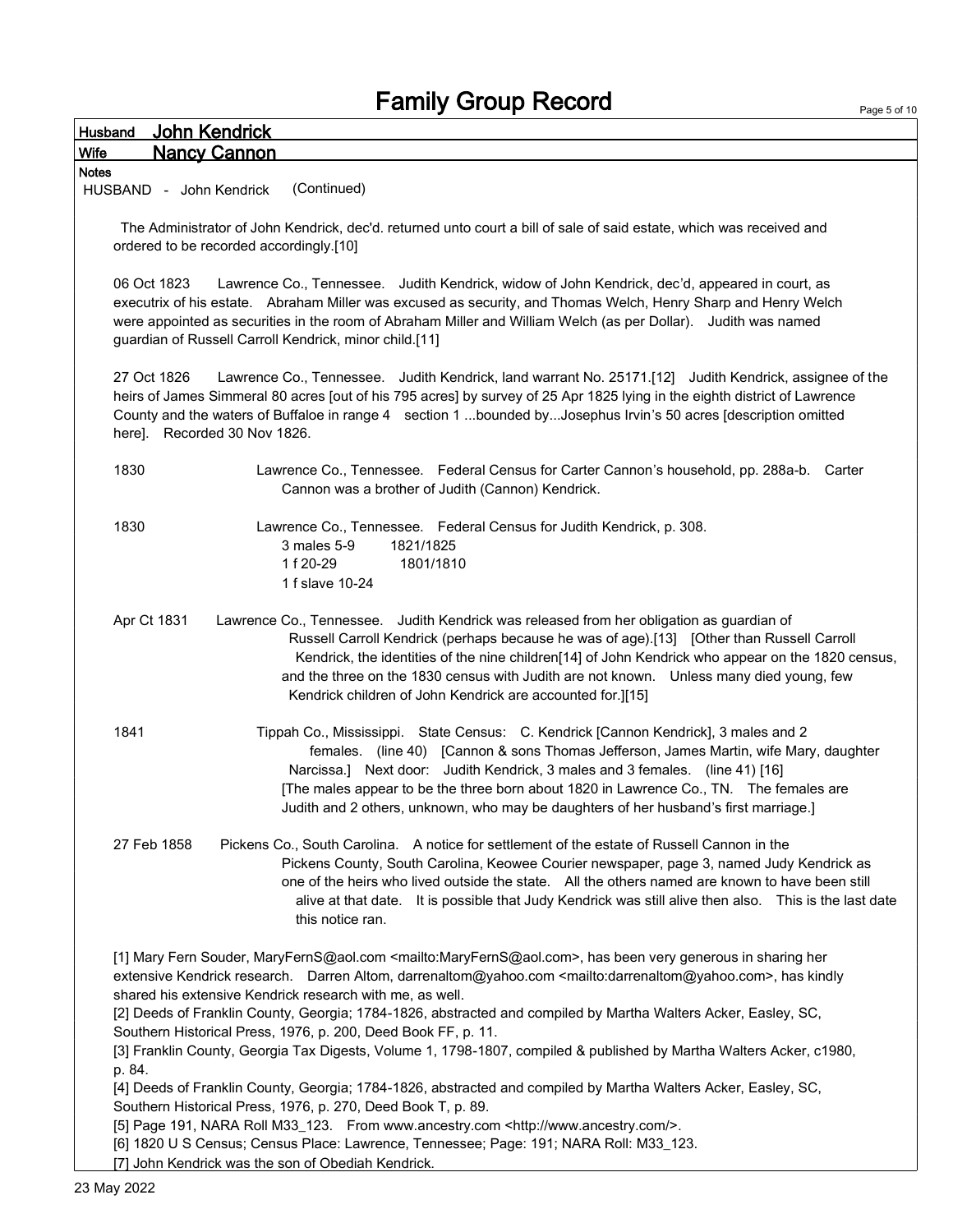| <b>Husband</b> |          | <b>John Kendrick</b>    |                                              |                                                                                                                                                                                                                                   |
|----------------|----------|-------------------------|----------------------------------------------|-----------------------------------------------------------------------------------------------------------------------------------------------------------------------------------------------------------------------------------|
| <b>Wife</b>    |          | <b>Nancy Cannon</b>     |                                              |                                                                                                                                                                                                                                   |
| <b>Notes</b>   |          |                         |                                              |                                                                                                                                                                                                                                   |
|                |          | HUSBAND - John Kendrick |                                              | (Continued)                                                                                                                                                                                                                       |
|                |          |                         |                                              | [8] He married Judith Kendrick, daughter of Obediah Kendrick.                                                                                                                                                                     |
|                |          |                         |                                              | [9] Marymaud Killen Carter and Viola Hagan Carpenter <http: searchresults?an="Carter%2C&lt;/td" servlet="" www.abebooks.com=""></http:>                                                                                           |
|                |          |                         |                                              | +Marymaud+and+Viola+Carpenter&cm_sp=det-_-bdp-_-author>, Minute Book Court of Pleas and Quarter Sessions                                                                                                                          |
|                |          |                         |                                              | Lawrence County, Tennessee 1818-1822, P-Vine Press, Columbia, Tennessee, 1981.<br>[10] Marymaud Killen Carter and Viola Hagan Carpenter <http: searchresults?an="Carter&lt;/td" servlet="" www.abebooks.com=""></http:>           |
|                |          |                         |                                              | %2C+Marymaud+and+Viola+Carpenter&cm_sp=det-_-bdp-_-author>, Minute Book Court of Pleas and Quarter Sessions                                                                                                                       |
|                |          |                         |                                              | Lawrence County, Tennessee 1818-1822, P-Vine Press, Columbia, Tennessee, 1981.                                                                                                                                                    |
|                |          |                         |                                              | [11] Marymaud Killen Carter and Viola Hagan Carpenter <http: searchresults?an="Carter&lt;/td" servlet="" www.abebooks.com=""></http:>                                                                                             |
|                |          |                         |                                              | %2C+Marymaud+and+Viola+Carpenter&cm_sp=det-_-bdp-_-author>, Minute Book Court of Pleas and Quarter Sessions                                                                                                                       |
|                |          |                         |                                              | Lawrence County, Tennessee 1818-1822, P-Vine Press, Columbia, Tennessee, 1981.                                                                                                                                                    |
|                |          |                         |                                              | [12] Ancestry.com. North Carolina and Tennessee, Early Land Records, 1753-1931 [database on-line]. Provo, UT, USA:                                                                                                                |
|                |          |                         |                                              | Ancestry.com Operations, Inc., 2013. Tennessee. Division of Archives, Land Office, and Museum. Early Tennessee/                                                                                                                   |
|                |          |                         |                                              | North Carolina Land Records, 1783-1927, Record Group 50. Tennessee State Library and Archives, Nashville, Tenn.                                                                                                                   |
|                |          |                         |                                              | [13] Marymaud Killen Carter and Viola Hagan Carpenter <http: searchresults?an="Carter&lt;/td" servlet="" www.abebooks.com=""></http:>                                                                                             |
|                |          |                         |                                              | %2C+Marymaud+and+Viola+Carpenter&cm_sp=det-_-bdp-_-author>, Minute Book Court of Pleas and Quarter Sessions                                                                                                                       |
|                |          |                         |                                              | Lawrence County, Tennessee 1818-1822, P-Vine Press, Columbia, Tennessee, 1981.                                                                                                                                                    |
|                |          |                         |                                              | [14] The female born between 1800 and 1804 may be the second wife, Judith, and not a child.                                                                                                                                       |
|                |          |                         |                                              | [15] Research of Mary Fern Souder, MaryFernS@aol.com <mailto:maryferns@aol.com>.<br/>[16] Line 40 of Roll v229_3. Page 5 of 11 pages, Tippah County, Mississippi, State Census. From www.ancestry.com.</mailto:maryferns@aol.com> |
|                |          |                         |                                              |                                                                                                                                                                                                                                   |
| <b>WIFE</b>    |          | - Nancy Cannon          |                                              |                                                                                                                                                                                                                                   |
|                |          |                         |                                              | Birth place from son, Cannon Kendrick, in 1880 Federal Census.                                                                                                                                                                    |
|                |          |                         |                                              |                                                                                                                                                                                                                                   |
|                |          |                         |                                              | NOTE FROM CECILIE GAZIANO OF MINNEAPOLIS, MINNESOTA, cgaziano@prodigy.net and cgaziano1@gmail.com:                                                                                                                                |
|                |          |                         |                                              | Based on the number of DNA matches at Ancestry.com of Cannon Kendrick descendants with descendants of Russell                                                                                                                     |
|                |          |                         |                                              | Cannon and Robert Cannon, sons of Simcock Cannon (at least 10 persons), I believe that the match is through a Cannon                                                                                                              |
|                |          |                         | who married John Kendrick as his first wife. |                                                                                                                                                                                                                                   |
|                |          |                         |                                              |                                                                                                                                                                                                                                   |
|                |          |                         |                                              | CHILD 4 - Wiley ***NOT PROVED SON*** Kendrick                                                                                                                                                                                     |
|                |          |                         | Name: Wiley Kendrick [Wiley Kendricks]       | 1830; Census Place: Lawrence, Tennessee; Series: M19; Roll: 177; Page: 313; Family History Library Film: 0024535                                                                                                                  |
|                |          |                         | Free White Persons - Males - 20 thru 29:     | 1801/1810<br>$\mathbf 1$                                                                                                                                                                                                          |
|                |          |                         |                                              | Free White Persons - Females - 20 thru 29: 1 1801/1810                                                                                                                                                                            |
|                |          |                         |                                              | $\overline{2}$<br>Total - All Persons (Free White, Slaves, Free Colored):                                                                                                                                                         |
|                |          |                         |                                              | Ancestry.com. 1830 United States Federal Census [database on-line]. Provo, UT, USA: Ancestry.com Operations, Inc.,                                                                                                                |
|                | 2010.    |                         |                                              |                                                                                                                                                                                                                                   |
|                |          |                         |                                              |                                                                                                                                                                                                                                   |
| <b>CHILD</b>   | -5       |                         | - Cannon Kendrick                            |                                                                                                                                                                                                                                   |
|                |          |                         |                                              | NOTE: Although many family trees give his name as James Cannon Kendrick, all records that I have found for him give                                                                                                               |
|                |          |                         |                                              | his name as Cannon Kendrick. Further, no documentation has been supplied by people who attribute parents to him.                                                                                                                  |
|                |          |                         |                                              | The James Cannon who married Mary Crother on 12 April 1838 in Fayette County, Tennessee, is not the same man as                                                                                                                   |
|                |          |                         |                                              | Cannon Kendrick (who was married about 1833).                                                                                                                                                                                     |
|                |          |                         |                                              | NOTE FROM CECILIE GAZIANO OF MINNEAPOLIS, MINNESOTA, cgaziano@prodigy.net and cgaziano1@gmail.com:                                                                                                                                |
|                |          |                         |                                              | Based on the number of DNA matches at Ancestry.com of Cannon Kendrick descendants with descendants of Russell                                                                                                                     |
|                |          |                         |                                              | Cannon and Robert Cannon, sons of Simcock Cannon (at least 10 persons), I believe that Cannon Kendrick's mother was                                                                                                               |
|                |          |                         | a daughter of Simcock Cannon.                |                                                                                                                                                                                                                                   |
|                |          |                         |                                              |                                                                                                                                                                                                                                   |
|                |          |                         |                                              | Cannon Kendrick[1] & Mary unknown Timeline                                                                                                                                                                                        |
|                |          |                         |                                              |                                                                                                                                                                                                                                   |
|                | abt 1813 |                         |                                              | Tennessee. Cannon Kendrick was born to unknown parents. According to the 1880 Federal                                                                                                                                             |

Census for Cannon Kendrick, both parents were born in South Carolina.[2]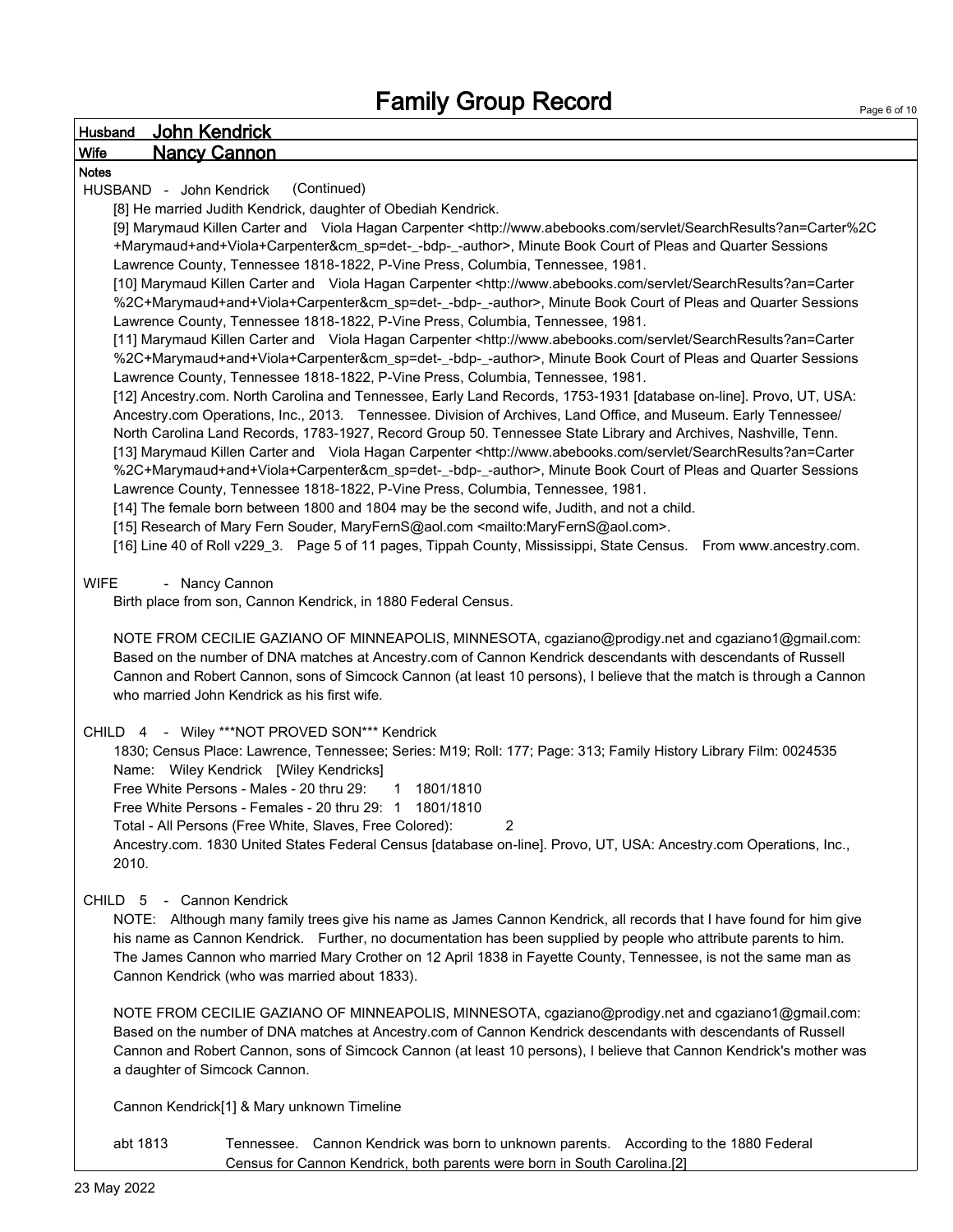|                         | <b>Fallilly Gibup Record</b>                                                                                                                                                                                                                                                                                                                                                               | Page 7 of 10 |
|-------------------------|--------------------------------------------------------------------------------------------------------------------------------------------------------------------------------------------------------------------------------------------------------------------------------------------------------------------------------------------------------------------------------------------|--------------|
| Husband                 | John Kendrick                                                                                                                                                                                                                                                                                                                                                                              |              |
| Wife                    | <b>Nancy Cannon</b>                                                                                                                                                                                                                                                                                                                                                                        |              |
| <b>Notes</b><br>CHILD 5 | (Continued)<br>- Cannon Kendrick                                                                                                                                                                                                                                                                                                                                                           |              |
| c.1833                  | Tennessee.<br>Cannon Kendrick & Mary unknown were married.                                                                                                                                                                                                                                                                                                                                 |              |
| 1834                    | Daughter, Narcissa J., was born to Cannon & Mary Kendrick.[3]<br>Tennessee.                                                                                                                                                                                                                                                                                                                |              |
|                         |                                                                                                                                                                                                                                                                                                                                                                                            |              |
| 1836                    | Hardeman Co., TN. Cannon Kendrick, tax records.[4] He had no land or slaves, 1 white poll,<br>.43 $\frac{3}{4}$ tax, .12 $\frac{1}{2}$ annual state tax, .43 $\frac{3}{4}$ county of state tax.                                                                                                                                                                                            |              |
| 1836                    | Monroe or Tippah Co., MN. Son, Thomas J., was born to Cannon & Mary Kendrick.[5]                                                                                                                                                                                                                                                                                                           |              |
| 1837                    | Hardeman Co., TN. Cannon Kendrix, tax records.[6]                                                                                                                                                                                                                                                                                                                                          |              |
| 10 Jan 1840             | Tippah Co., MS. Son, James Martin, was born to Cannon & Mary Kendrick.[7]                                                                                                                                                                                                                                                                                                                  |              |
| 1841                    | Tippah Co., MS. State Census: C. Kendrick, 3 males and 2 females.[8] (line 40)<br>[Cannon & sons Thomas Jefferson, James Martin, wife Mary, daughter Narcissa.]<br>Next door: Judith Kendrick, 3 males and 3 females. (line 41)                                                                                                                                                            |              |
|                         | [The males appear to be the three born about 1820 in Lawrence Co., TN. The females are<br>Judith and 2 others, unknown, who may be daughters of her husband's first marriage.]                                                                                                                                                                                                             |              |
| 1842                    | Mississippi. Son, Jackson C., was born to Cannon & Mary Kendrick.[9]                                                                                                                                                                                                                                                                                                                       |              |
| 10 Apr 1848             | Mississippi. Daughter, Jenesia Anna, was born to Cannon & Mary Kendrick.[10]                                                                                                                                                                                                                                                                                                               |              |
| 1850                    | Marshall Co., MS. Federal Census, Cannon Kendrick, age 37, TN, & wife Mary, 40, TN.<br>Narcissa J., F, 16, TN; Thomas J., M, 14, MS; Jackson C., M, 8, MS; Joshua [this is really<br>Jenisia] A., F, 2, MS; James M., M, 12, MS.[11] Cannon was a farmer.                                                                                                                                  |              |
| 22 Jul 1858             | Prairie Co., AR. James M. Kendrick married Martha Fawcett.[12]                                                                                                                                                                                                                                                                                                                             |              |
| 27 Oct 1858             | Prairie Co., AR. Thomas J. Kendrick married Mary J. Baker.[13]                                                                                                                                                                                                                                                                                                                             |              |
| 1860                    | Hardin, Conway Co., AR. Federal Census, Cannon Kendrick [indexed as Carmon Kindrick],<br>48 M TN, with Mary, 51 F TN; Jackson C. 18 M, Jenesia a K., 12 F.[14] Cannon was a farmer,<br>real estate, \$1600, personal estate 400; Mary kept house, Jackson worked on the farm.                                                                                                              |              |
| 1861-1862               | Arkansas. Cannan Kindrick was a private in Capt. Vaughan's Confederate Co E Tenth Regt.<br>Arkansas Volunteers Infantry from 15 Jul 1861 to 29 Jul 1862. He enlisted in Springfield,<br>Arkansas, for one year and was discharged at Camp Price, Arkansas, for being overage (50).<br>His<br>military papers state that he had a dark complexion, hazel eyes, dark hair, and was 5'9".[15] |              |
| 1861-1865               | Arkansas. James M. Kendrick also served in the Civil War.[16]                                                                                                                                                                                                                                                                                                                              |              |
| 1870                    | Blue Mountain, Izard Co., AR. Federal Census of Cannon Kenderic [Kindrick], 57 M TN;<br>Jackson, 28 M MS; Anna, 21 F MS.[17] He was a farmer, Jackson was a clerk in a store, Anna<br>kept house. Next door in 72/72: James Kenderic, 30 M \$250 TN Farmer; Margret, 32 F at<br>home; Charles M 10 AR; James 6 M AR; Carson, 4 M AR; Mary 1 F AR.                                          |              |
| 05 Aug 1871             | Stone Co., AR. Anna R. Kindrick married R. C. East.[18]                                                                                                                                                                                                                                                                                                                                    |              |
| 1880                    | Blue Mountain, Stone Co., AR. Federal Census: Cannon Kendrick, 66, widower, TN, farm<br>labor; in household of Blayden (carpenter) & Elizah East (keeping house), both 75, a man who                                                                                                                                                                                                       |              |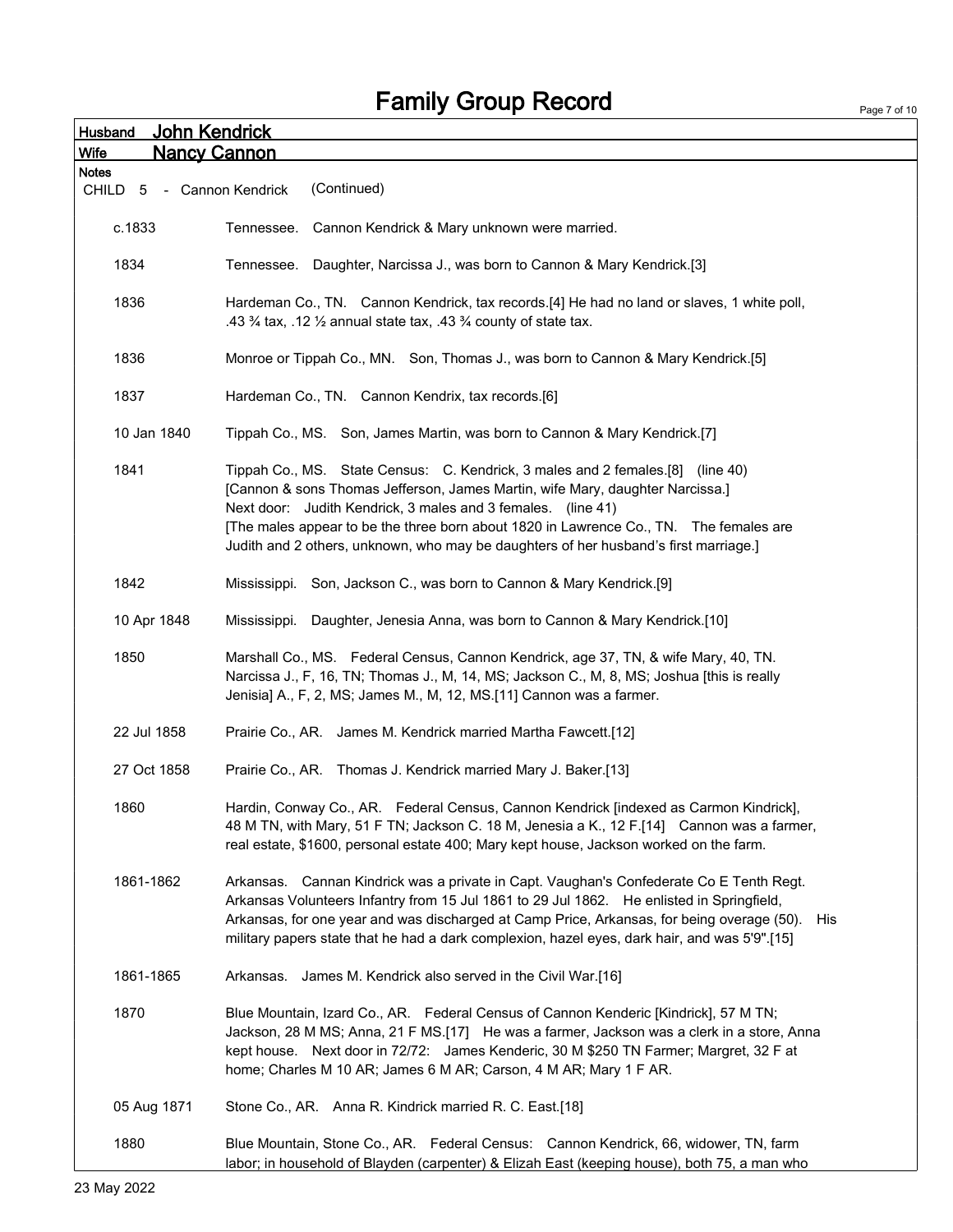Page 8 of 10

| John Kendrick<br>Husband           |                                                                                                                        |
|------------------------------------|------------------------------------------------------------------------------------------------------------------------|
| <b>Nancy Cannon</b><br><b>Wife</b> |                                                                                                                        |
| <b>Notes</b>                       |                                                                                                                        |
| CHILD<br>5 - Cannon Kendrick       | (Continued)                                                                                                            |
|                                    | may be a nephew (can't decipher). Cannon Kendrick had no stated relationship to these people.                          |
|                                    | His son James lived nearby with his family, also p. 191B.[19] NOTE: Both of Cannon's parents                           |
|                                    | were listed as being born in South Carolina. Blayden & Elizah East may be parents of R. C. East.                       |
| 12 Nov 1882                        | Mountain View, Stone Co., AR. Cannon Kendrick died, according to family trees on the                                   |
|                                    | Internet (not documented).                                                                                             |
|                                    |                                                                                                                        |
|                                    |                                                                                                                        |
|                                    | Potentially related Kendricks. Please note -- proof is needed:                                                         |
|                                    |                                                                                                                        |
| Feb 1836                           | Hardeman Co., TN. Margaret Kendrick & Jonathan Youngblood.[20]                                                         |
|                                    |                                                                                                                        |
| 1845                               | Tippah Co., MS. State census, Wiley B. Kendrick 5 males, 4 females.[21]                                                |
| 1845                               | Tippah Co., MS. State census, John W. Kendrick, 1 male, 5 females.[22]                                                 |
|                                    |                                                                                                                        |
|                                    | [1] Some information is from a notice first published at Genforum.Genealogy.com, now available at: http://www.         |
|                                    | genealogy.com/ftm/s/c/h/Kaye-Schwer-NV/GENE1-0001.html. KAYE SCHWER; Fax: (702) 895-4273;                              |
|                                    | kayeschwer@embargmail.com, 16 Sep 2008.                                                                                |
|                                    | [2] 1880 Federal Census of Blue Mountain, Stone County, Arkansas, p. 191B. From Ancestry.com.                          |
|                                    | [3] 1850 Federal Census of Northern Division, Marshall Co., Mississippi, p. 358B: Cannon Kendrick, 37 M TN. Narcissa   |
|                                    | J. was aged 16, born in Tennessee.                                                                                     |
|                                    | [4] Early Tax Lists of Tennessee, Hardeman County, Tennessee, p. 3, 12 rolls of microfilm, Tennessee State Library and |
|                                    | Archives, Nashville, Tennessee. From Ancstry.com, database on-line, Provo, UT, USA.                                    |
|                                    | [5] 1850 Federal Census of Northern Division, Marshall Co., Mississippi, p. 358B: Cannon Kendrick, 37 M TN. Thomas J.  |
| was aged 14, born in Mississippi.  |                                                                                                                        |
|                                    | [6] Hardeman County, Tennessee, tax records, according to the research of Kaye Schwer.                                 |
|                                    | [7] 1850 Federal Census of Northern Division, Marshall Co., Mississippi, p. 358B: Cannon Kendrick, 37 M TN. James M.   |
|                                    | was aged 12, born in Mississippi. 1870 Census of Blue Mountain, Izard Co., Arkansas, p. 267A: Cannen Kenderic, 57 M    |
|                                    | TN. James Kenderic was next door with wife, Margaret, and five children. Exact birth date and middle name of Martin    |
|                                    | are from: KAYE SCHWER; Fax: (702) 895-4273; kayeschwer@embarqmail.com, 16 Sep 2008.<br>http://www.genealogy.           |
|                                    | com/ftm/s/c/h/Kaye-Schwer-NV/GENE1-0002.html.                                                                          |
| [8] Line 40 of Roll:               | v229_3. Page 5 of 11 pages, Tippah County, Mississippi, State Census. From www.ancestry.                               |
| com.                               |                                                                                                                        |
|                                    | [9] 1850 Federal Census of Northern Division, Marshall Co., Mississippi, p. 358B: Cannon Kendrick, 37 M TN. Jackson    |
|                                    | C. was aged 8, born in Mississippi. In the 1860 Federal Census with parents, Cannon Kendrick & Mary, Hardin, Conway    |
|                                    | County, Arkansas, p. 494, Family & household 364. Jackson C. was age 18, born in Mississippi. In the 1870 Federal      |
| born in Mississippi.               | Census of Blue Mountain, Izard Co., Arkansas, with father, Cannon Kenderic [Kendrick], p. 267A. Jackson was age 28,    |
|                                    | [10] 1850 Federal Census of Northern Division, Marshall Co., Mississippi, p. 358B: Cannon Kendrick, 37 M TN. "Joshua   |
|                                    | A.," female, was age 2, born in Mississippi. 1860 Federal Census of Hardin, Conway County, Arkansas, p. 492.           |
|                                    | Jenesia a. K. was 12, born in Mississippi. Exact birth date and middle name of Martin are from: KAYE SCHWER; Fax:      |
|                                    | (702) 895-4273; kayeschwer@embarqmail.com, 16 Sep 2008.<br>http://www.genealogy.com/ftm/s/c/h/Kaye-Schwer-NV/          |
| GENE1-0002.html.                   |                                                                                                                        |
|                                    | [11] 1850 Federal Census of Northern Division, Marshall County, Mississippi; Roll: M432_377; Household 1092/Family     |
|                                    | 1092Page: 358B. From Ancestry.com.                                                                                     |
|                                    | [12] Prairie County, Arkansas, marriage records.                                                                       |
|                                    | [13] Prairie County, Arkansas, marriage records.                                                                       |
|                                    | [14] 1860 Federal Census of Hardin, Conway County, Arkansas, Green Brier Post Office, household & family 364, Roll     |
|                                    | M653_39, p. 492. From Ancestry.com.                                                                                    |
|                                    | [15] National Park Service, Civil War Soldiers and Sailors System, on-line at Ancestry.com, Provo, UT, USA.            |
|                                    | [16] KAYE SCHWER; Fax: (702) 895-4273; kayeschwer@embarqmail.com, 16 Sep 2008.<br>http://www.genealogy.com/ftm/        |
|                                    | s/c/h/Kaye-Schwer-NV/GENE1-0002.html. "James Martin Kendrick served in the Civil War From March 19, 1862 to May        |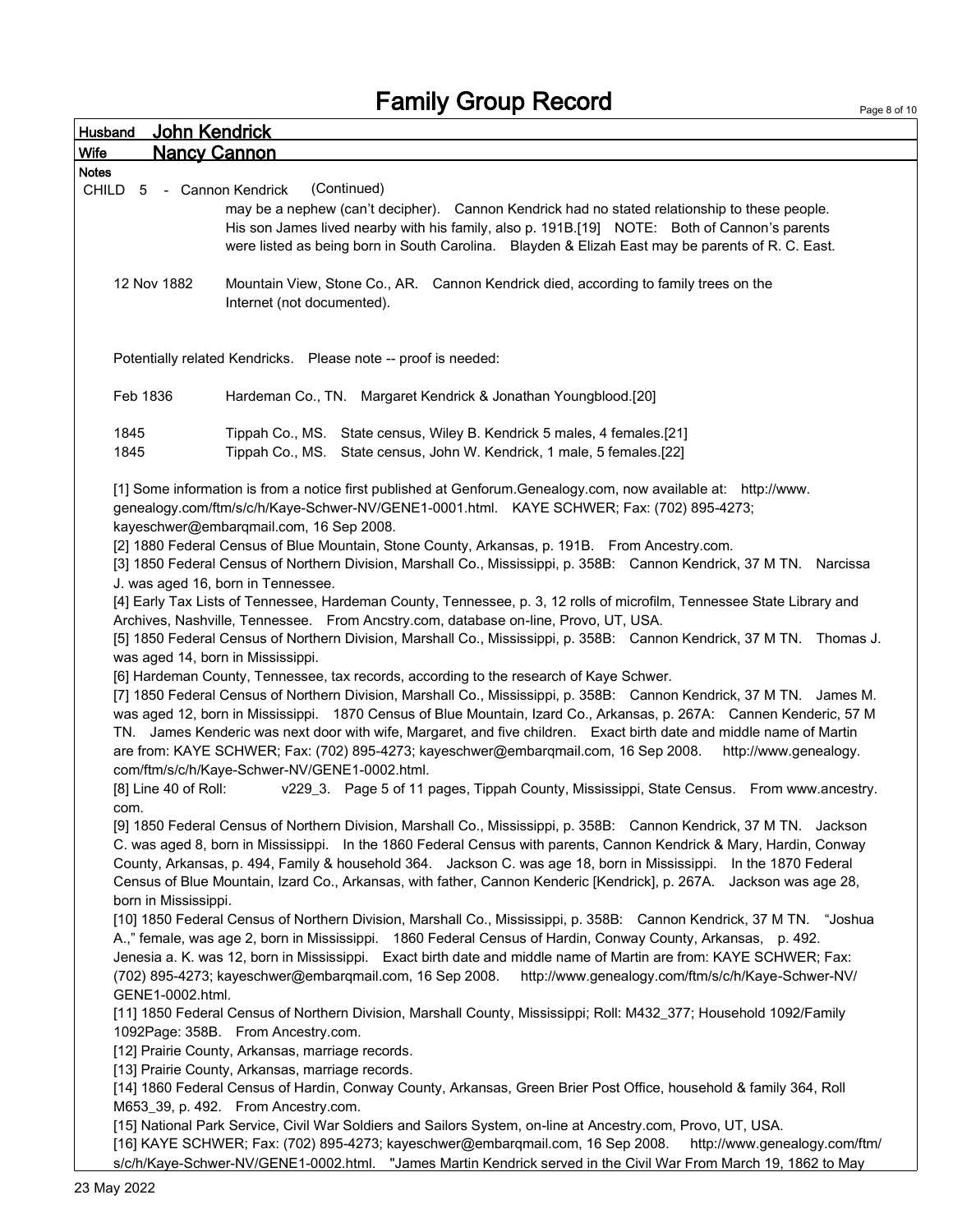#### Husband John Kendrick Wife Nancy Cannon Notes CHILD 5 - Cannon Kendrick (Continued) 1865. He enlisted at Jacksonport, Jackson County, Arkansas for a period of one year. He was soon sent home on sick furlough. He was first in 25th Arkansas Infantry, CO G and CO I, Turnbull's Battalion. Next was Capt Adams, 30th Regiment, Infantry. He was paid through June 1863 and his Muster Roll card says "absent without leave since August 30 1863. He was dropped from roll on August 30 1863.However his pension application stated he was honorably paroled in May 1865. According to Grandpa[Oscar Kendrick] James Martin Kendrick was in the Civil War and missing for a year. He was a prisoner of war but escaped in Arkansas when he was being transferred on horseback. I don't know what state he was captured in or for how long he was a prisoner. He did not report back to the army but went home. His family saw him coming down the road. He burned his clothes and took a bath before he would let his family get near him." [17] 1870 Federal Census of Blue Mountian, Izard County, Arkansas, Riggsville Post Office; Roll: M593\_55; Family & Household 71, Page: 267A. From Ancestry.com. [18] From Ancestry.com on-line database. [19] 1880 Federal Census of Blue Mountain, Stone County, Arkansas, p. 191B. From Ancestry.com. [20] Ancestry.com. Tennessee, Marriage Records, 1780-2002 [database on-line]. Lehi, UT, USA: Ancestry.com Operations Inc, 2008. Original data: Tennessee State Marriages, 1780-2002. Nashville, TN, USA: Tennessee State Library and Archives. Microfilm. [21] Line 25 of Roll v229\_3, page 45, Ancestry.com. Mississippi, State and Territorial Census Collection, 1792-1866 [database on-line]. Provo, UT, USA: Ancestry.com Operations Inc, 2007. Original data: Mississippi State and Territorial Censuses, 1792-1866. Microfilm V229. 3 rolls. Heritage Quest. [22] Line 11 of Roll v229\_3, page 68, Ancestry.com. Mississippi, State and Territorial Census Collection, 1792-1866 [database on-line]. Provo, UT, USA: Ancestry.com Operations Inc, 2007. Original data: Mississippi State and Territorial Censuses, 1792-1866. Microfilm V229. 3 rolls. Heritage Quest. CHILD 6 - Margaret \*\*\*NOT PROVED DAUGHTER\*\*\* Kendrick Some information is from a family tree at www.ancestry.com called "Latta Youngblood Family Tree" owned by Spurgeon Youngblood of Hernando, Citrus, Florida, USA, accessed 12 March 2018. Name: Jonathan Youngblood, Spouse: Margaret Kendrick Marriage Date: Feb 1836 Marriage Place: Hardeman, Tennessee, USA Ancestry.com. Tennessee, Marriage Records, 1780-2002 [database on-line]. Lehi, UT, USA: Ancestry.com Operations Inc, 2008. Original data: Tennessee State Marriages, 1780-2002. Nashville, TN, USA: Tennessee State Library and Archives. Microfilm. Year: 1837; Name: J Youngblood; Residence: Hardeman, Tennessee, Tax Record. Ancestry.com. Tennessee, Early Tax List Records, 1783-1895 [database on-line]. Provo, UT, USA: Ancestry.com Operations, Inc., 2013. This collection was indexed by Ancestry World Archives Project contributors. Year: 1840; Census Place: Pulaski, Arkansas; Roll: 19; Page: 117; Family History Library Film: 0002474. Name: Jonathan Tomgblord [Jonathan Youngblood] Free White Persons - Males - Under 5: 1 [1836/1840] James Free White Persons - Males - 30 thru 39: 1 [1801/1810] Jonathan Free White Persons - Females - Under 5: 1 [1836/1840] Armilda Free White Persons - Females - 20 thru 29: 1 [1811/1820] Margaret Ancestry.com. 1840 United States Federal Census [database on-line]. Provo, UT, USA: Ancestry.com Operations, Inc., 2010. Images reproduced by FamilySearch. 1850; Census Place: Perry, Arkansas; Roll: M432\_28; Page: 107A; Image: 399, Family Number: 14. Name: Jonathan & Margaret Youngblood Household Members: Name Age Jonathan Youngblood 44 [1806] TN